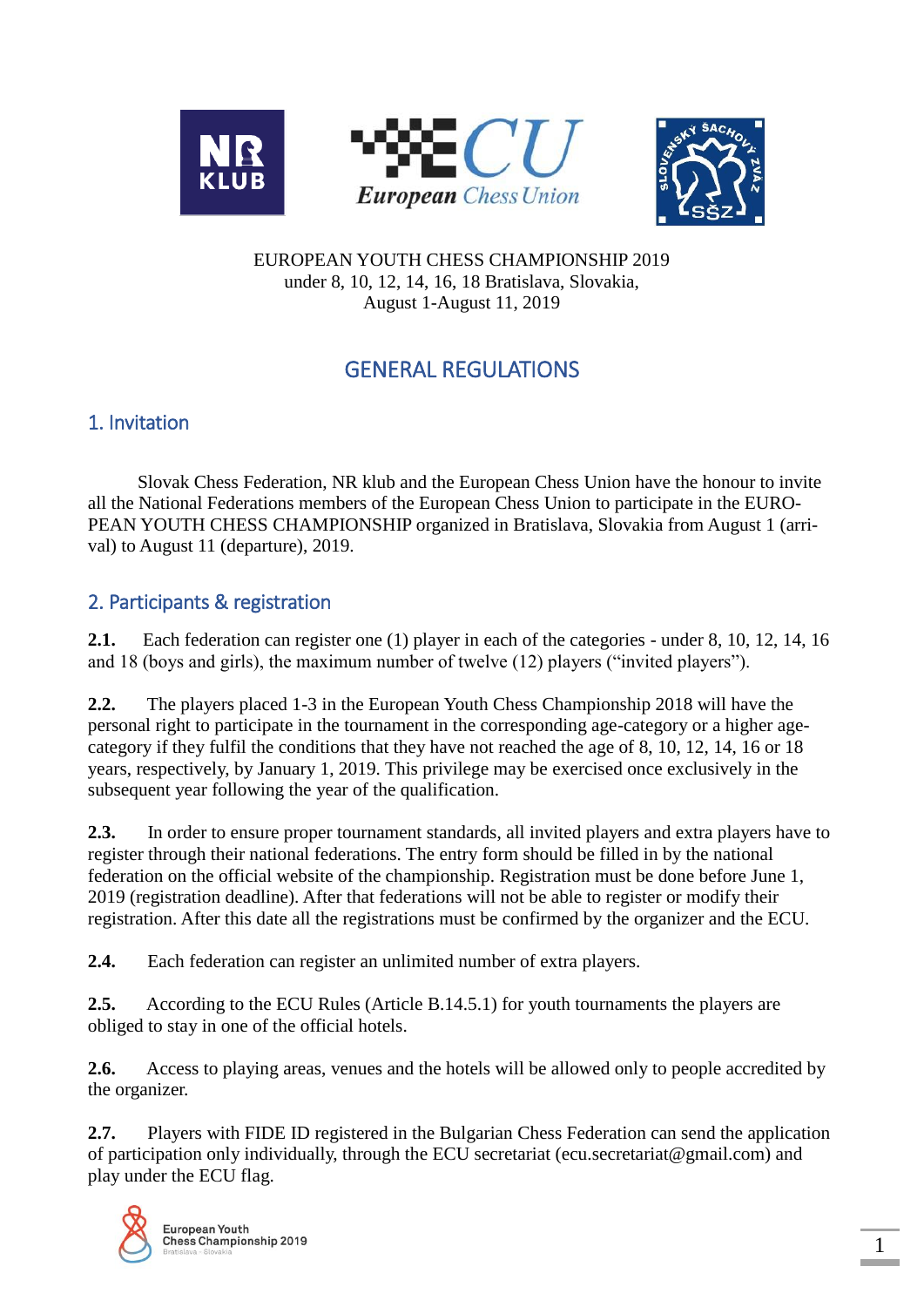## 3. Venue, Dates & Schedule

**3.1.** The championship will be held in Bratislava, Slovakia, from August 1 (day of arrival) to August 11 (day of departure), 2019. The venue of the tournament is Incheba Expo Bratislava, Viedenska cesta 3-7, Slovakia.

| Thursday  | $1th$ of August            |       | Arrival day           |
|-----------|----------------------------|-------|-----------------------|
|           |                            | 09:30 | Technical meeting     |
| Friday    | $2nd$ of August            | 14:00 | Opening ceremony      |
|           |                            | 15:00 | $1st$ round           |
| Saturday  | $3rd$ of August            | 15:00 | $2nd$ round           |
| Sunday    | $4th$ of August            | 15:00 | $3rd$ round           |
| Monday    | 5 <sup>th</sup> of August  | 15:00 | 4 <sup>th</sup> round |
| Tuesday   | $6th$ of August            | 15:00 | $5th$ round           |
| Wednesday | $7^{\rm th}$ of August     | 15:00 | $6th$ round           |
| Thursday  | 8 <sup>th</sup> of August  | 15:00 | $7th$ round           |
| Friday    | 9 <sup>th</sup> of August  | 15:00 | 8 <sup>th</sup> round |
| Saturday  |                            | 10:00 | $9th$ round           |
|           | 10 <sup>th</sup> of August | 19:00 | Closing ceremony      |
| Sunday    | $11th$ of August           |       | Departure day         |

**3.2.** Schedule of tournament:

**3.3.** Players from those federations, which are not represented at the technical meeting, may not be paired according to the decision of ECU board.

**3.4.** There will be seminars for FIDE trainers, FIDE arbiters and international organizers held during the championship. More information will be published on the official website at least two months before the event.

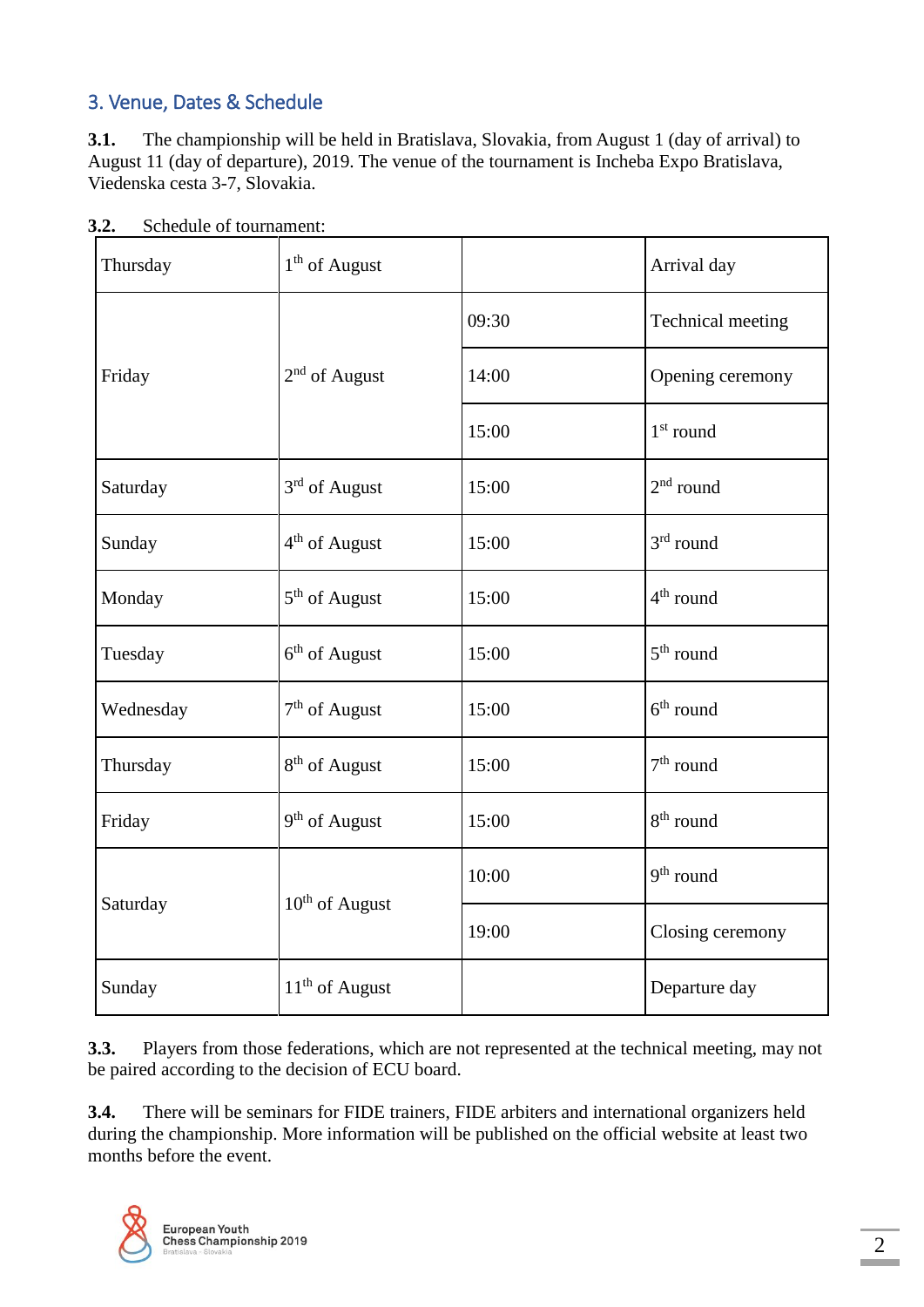### 4. Fees

**4.1.** In accordance with the ECU regulations the entry fee of 65 EUR is required for each invited player and player with a personal right; and 130 EUR for each extra player.

**4.2.** According to the ECU regulations, federations are obliged to make the payment of the ECU fee on the ECU bank account before the start of the competition. If the entry fee does not reach the ECU bank account by the end of the second round, these participants will not be paired in subsequent rounds. The ECU fees must be paid to the account of the European Chess Union:

*Bank: Credit Suisse, Postfach 357, CH - 6301 Zug Account number: 1835105-42 Holder: European Chess Union National Bank Code: 4835 BIC: CRESCHZZXXX IBAN Code: CH3604835183510542000*

**4.3.** The organization fee of 100 EUR for all participants (invited players, players with personal right, heads of delegation, extra players and accompanying persons) must be paid by 1 June, 2019 to the bank account of organizer (NR klub).

## 5. Travel conditions

**5.1.** The organizer will arrange the transfer from Bratislava airport to the official hotels. The transfer upon arrival (31 July and 1 August) and upon departure (11 August) will be free of charge for all registered participants. On other days the organizer will charge 15 EUR per person (for both ways). The distance is 8-13 km (about 25 min).

In addition, the transfer can be arranged from Vienna airport for 35EUR per person (for both ways). The distance is about 50km (about 50 min.).

Upon request the organizer will arrange the transfer from Budapest airport as well for a charge of 80 EUR for both ways (200km, 2hours)

### 6. System & Rate of Play

**6.1.** The championship is based on Swiss system in accordance with the ECU Tournament Rules and FIDE Rules of Chess. The time rate will be 90 minutes for 40 moves plus 30 minutes for the rest of the game with an increment of 30 seconds per move, starting from move one. Default time is 15 minutes after the start of each round.

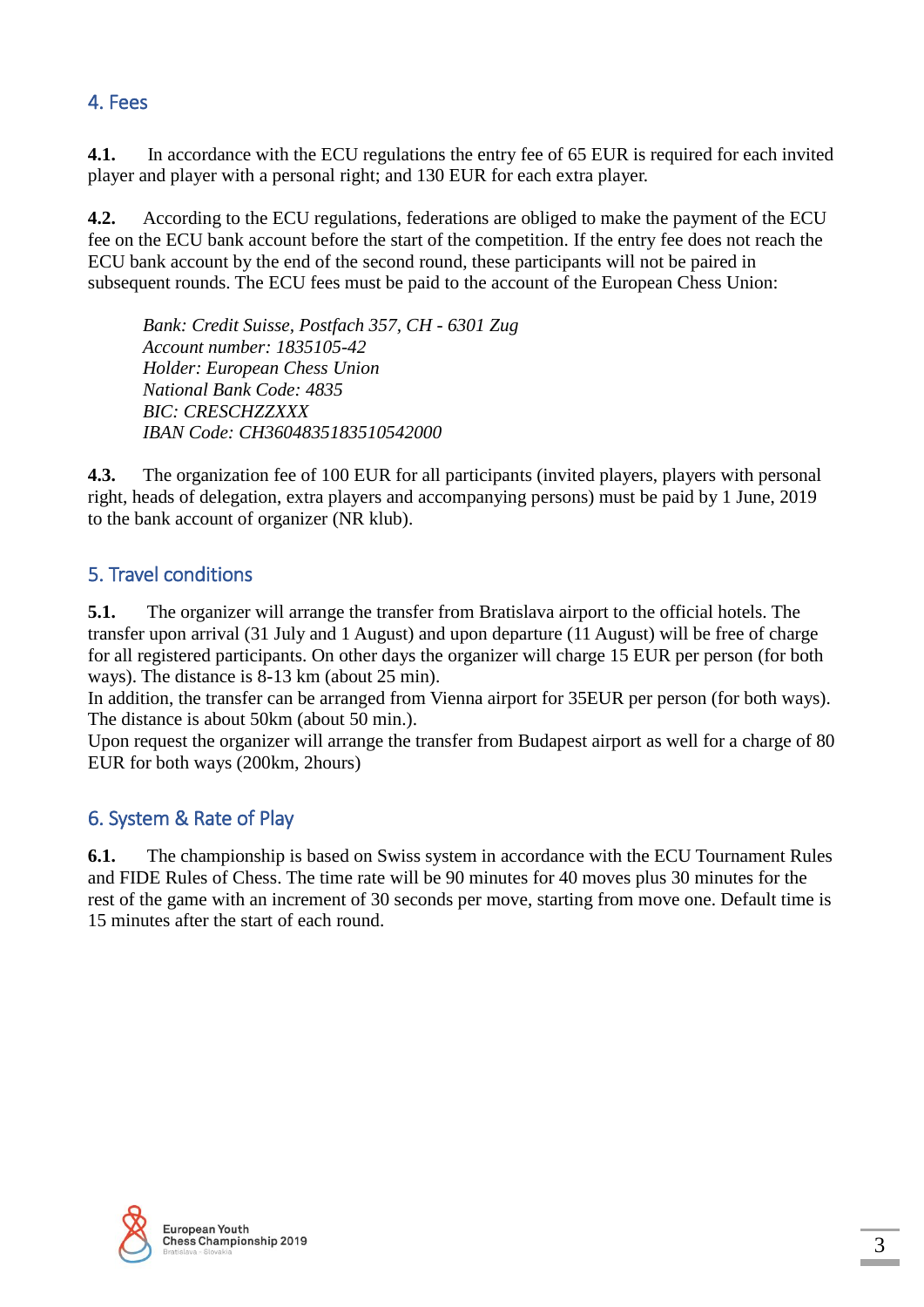# 7. Ranking & Tie-Break System

**7.1.** The order of players that finish with the same number of points shall be determined by application of the following tie-breaking procedures in sequence, proceeding from (a) to (b) to (c) to (d) to (e) the extent required:

**a)** Results of direct encounters between the tied players (If all the tied players have met each other, the sum of points from these encounters is used. The player with the highest score is ranked number 1 and so on. If some but not all have played each other, the player with a score that could not be equaled by any other player (if all such games had been played) is ranked number 1 and so on.)

- **(b)** Buchholz Cut 1
- **(c)** Buchholz
- **(d)** The greater average ELO rating of the opponents
- **(e)** The greater number of wins.

In the case of unplayed games, for the calculation of tiebreak criteria the current FIDE Tournament Rules shall be applied

#### 8. Qualifying & Prizes 11.1.

**8.1.** The first three players in each group will be awarded medals; the first five players in each group will be awarded cups, diplomas and prizes.

#### 9. Arbiters & Appeals Committee

**9.1.** The Chief and Deputy Arbiters and the Appeals committee members will be appointed by the European Chess Union.

#### 10. Appeals Procedure

**10.1.** Protests against decisions of the Chief Arbiter must be submitted in written form to the Chairman of the appeals committee within one hour after completion of the respective game. The protest must be accompanied with the sum of 200  $\epsilon$ , as a deposit from the signatory. If the appeal is granted, the sum shall be returned immediately. If the appeal is refused, the deposit is forfeited to the European Chess Union. The appeal must be lodged by the player. The decisions of the Appeals Committee are final.

#### 11.Lodging & Meals

**11.1.** Accommodation with full board will be provided from Aug 1 till Aug 11 as follows:

**Student Residence,** Viedenská cesta 7, Petržalka, 851 01, Bratislava (next to the playing hall, 380 persons)

| Rooms                       | <b>Bathroom</b>  | Price person/night |
|-----------------------------|------------------|--------------------|
| <b>Standard Triple</b>      | In the apartment | <b>48 EUR</b>      |
| <b>Standard Double/Twin</b> | In the apartment | <b>48 EUR</b>      |
| <b>Standard Single</b>      | In the apartment | <b>65 EUR</b>      |

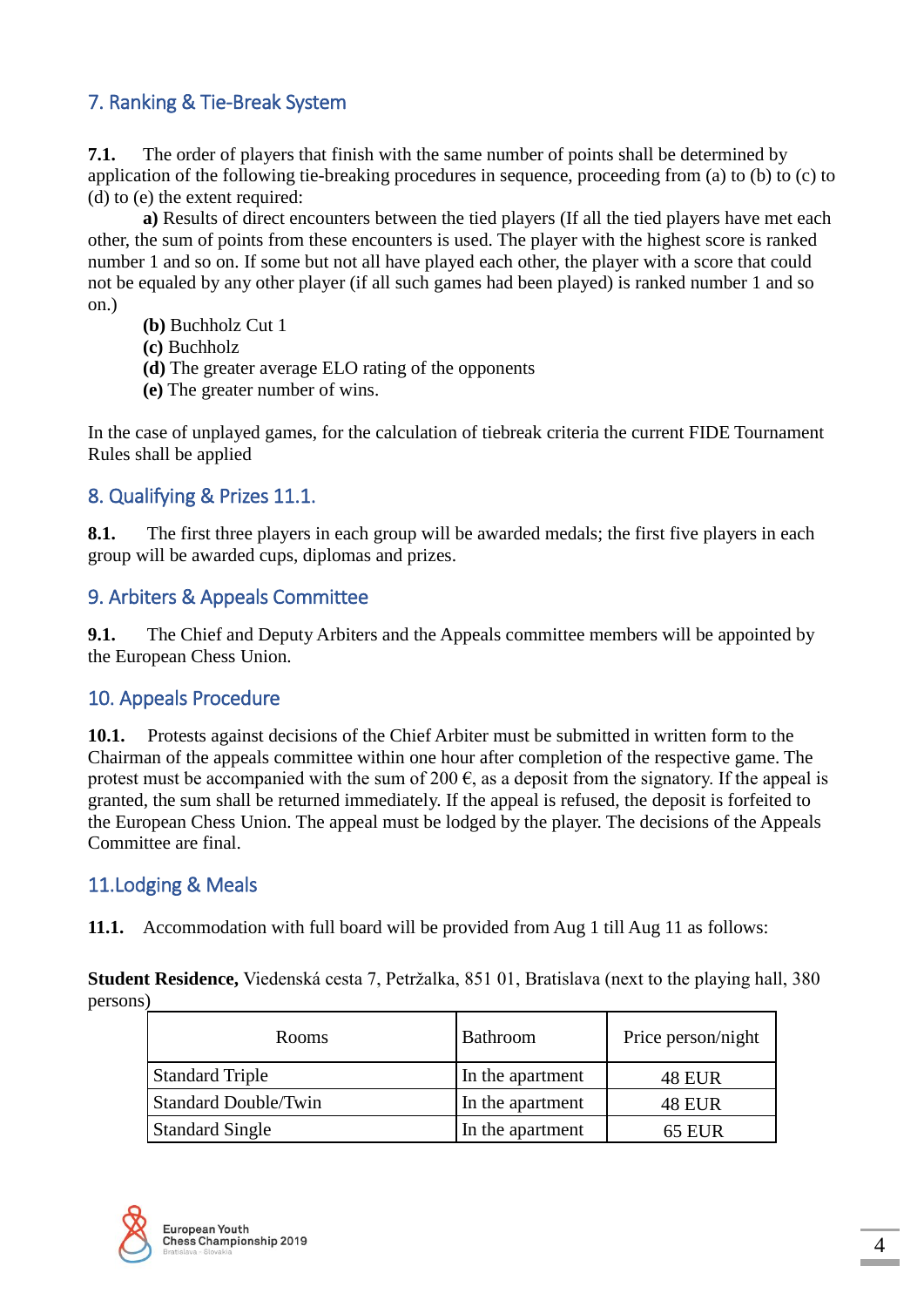**3\* Hotel Nivy,** Liščie nivy 442/3, 821 08, Bratislava (8 km from the playing hall, 440 persons)

| <b>Rooms</b>                              | <b>Bathroom</b> | Price person/night |
|-------------------------------------------|-----------------|--------------------|
| <b>Standard Triple</b>                    | In the room     | <b>57 EUR</b>      |
| Standard Double/Twin, 16,3 m <sup>2</sup> | In the room     | <b>59 EUR</b>      |
| <b>Executive Double/Twin</b>              | In the room     | <b>64 EUR</b>      |
| Standard Single $16,3 \text{ m}^2$        | In the room     | <b>79 EUR</b>      |
| <b>Executive Single</b>                   | In the room     | ' EUR              |

**4\* Hotel Bratislava,** Seberiniho 9, Ružinov, 82103, Bratislava (9 km from the playing hall, 320 persons)

| <b>Rooms</b>                            | <b>Bathroom</b> | Price person/night |
|-----------------------------------------|-----------------|--------------------|
| <b>Standard Triple</b>                  | In the room     | <b>66 EUR</b>      |
| Standard Double/Twin, 23 m <sup>2</sup> | In the room     | <b>70 EUR</b>      |
| <b>Executive Double/Twin</b>            | In the room     | <b>79 EUR</b>      |
| <b>Standard Single</b>                  | In the room     | <b>99 EUR</b>      |
| <b>Executive Single</b>                 | In the room     | 109 EUR            |

**4\* Hotel Sorea Regia,** Kráľovské údolie 6, 811 02, Bratislava (2,5 km from the playing hall, 200 persons)

| <b>Rooms</b>                            | <b>Bathroom</b> | Price person/night |
|-----------------------------------------|-----------------|--------------------|
| <b>Standard Triple</b>                  | In the room     | <b>72 EUR</b>      |
| Standard Double/Twin, 21 m <sup>2</sup> | In the room     | <b>72 EUR</b>      |
| <b>Standard Single</b>                  | In the room     | 99 EUR             |

**4\* Hotel Holiday Inn,** Bajkalská 25a, 825 03, Bratislava (7 km from the playing hall, 150 persons)

| <b>Rooms</b>                            | <b>Bathroom</b> | Price person/night |
|-----------------------------------------|-----------------|--------------------|
| <b>Standard Triple</b>                  | In the room     | <b>68 EUR</b>      |
| Standard Double/Twin, 23 m <sup>2</sup> | In the room     | <b>75 EUR</b>      |
| Standard Single, 18 m <sup>2</sup>      | In the room     | 99 EUR             |

**4\* Hotel Park Inn,** Rybné námestie 1, 811 02, Bratislava (1,2 km from the playing hall, 270 persons)

| <b>Rooms</b>                            | Bathroom    | Price person/night |
|-----------------------------------------|-------------|--------------------|
| Standard Double/Twin, 22 m <sup>2</sup> | In the room | 77 EUR             |
| <b>Executive Triple</b>                 | In the room | <b>88 EUR</b>      |
| <b>Standard Single</b>                  | In the room | 99 EUR             |

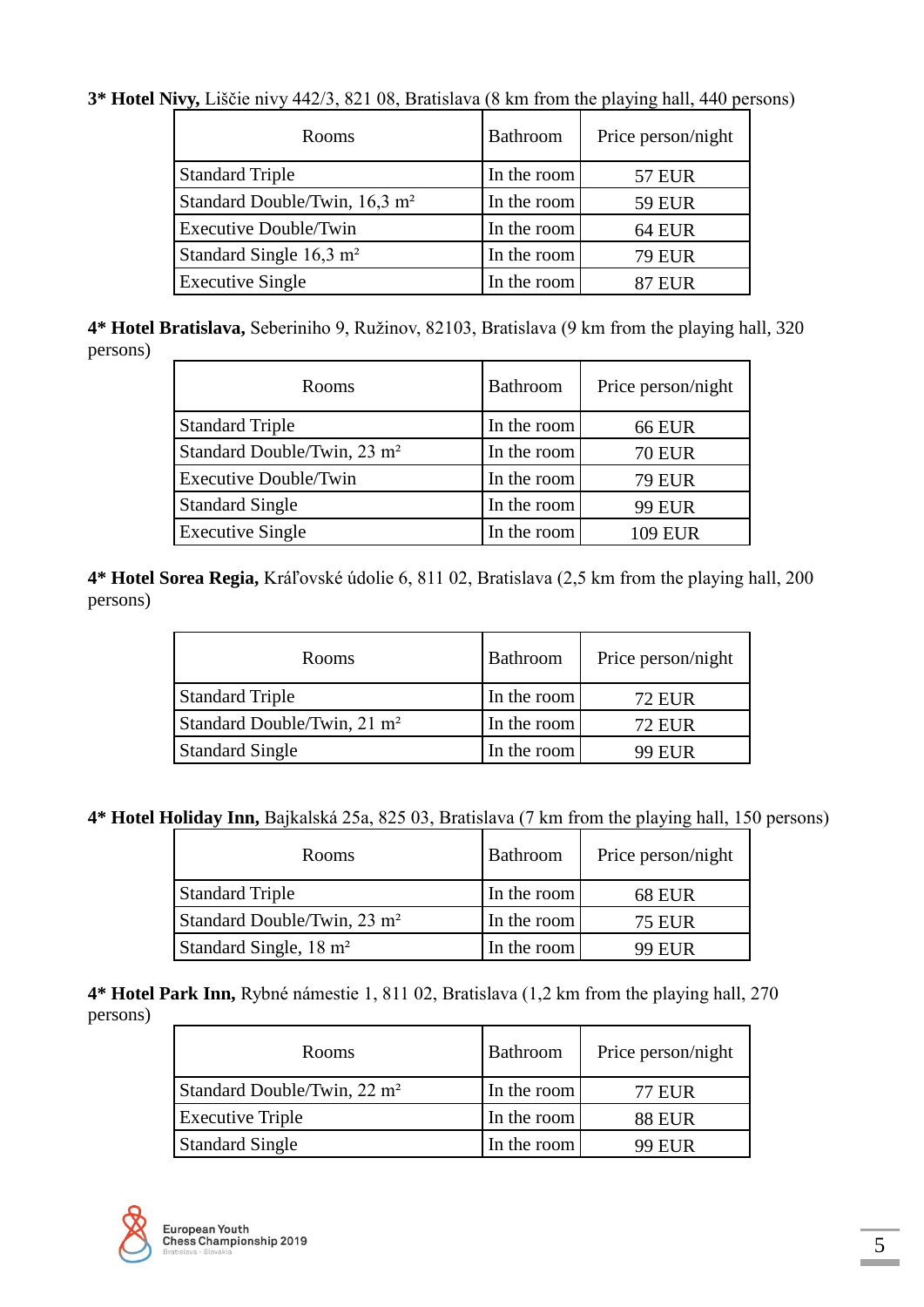| <b>Rooms</b>                            | Bathroom    | Price person/night |
|-----------------------------------------|-------------|--------------------|
| Standard Double/Twin, 23 m <sup>2</sup> | In the room | 75 EUR             |
| <b>Standard Single</b>                  | In the room | 99 EUR             |

**4\* Hotel Lindner,** Metodova 4, 821 08 Bratislava (6 km from the playing hall, 250 persons)

In case of need more hotels of similar quality/price will be added.

**11.2.** Each national federation is allowed to choose the level of hotels  $(4^*, 3^*)$  or Student Resident). However, the organizer will decide about the final distribution according to the number of persons of each delegation and the number of invited participants. The federations are served on the first came - first served basis.

**11.3.** Invited players, players with personal rights and heads of delegation (only with a FIDE Trainer license) will be accommodated with full board in double or triple rooms of "standard" category. Booking and payments for these rooms must be made and sent to the organizer no later than 1 June, 2019. The booking is considered to be assured when organization fees are paid. Invited players, players with personal rights and heads of delegation who are registered after June 1, 2019 pay extra charge of 100 EUR each and can register only under the organizer's confirmation. All the above-mentioned payments are non-refundable if the booking is cancelled. Free lodging and boarding will be provided from August 1 (dinner) to August 11 (lunch). Any additional overnights will be charged as at 11.1.

**11.4.** Extra players, coaches and accompanying persons will be accommodated at the same hotel as other players of the same federation. All extra players are obliged to stay at official hotels. Booking and 50% payment for their rooms must be made and sent to the organizer no later than 1 June, 2019. The rest of payments must be finalized to 1 July, 2019.

Extra players, coaches and accompanying persons who are registered after June 1, 2019 pay extra charge of 100 EUR each and can register only under the organizer's confirmation.

**11.5.** All the above-mentioned payments are non-refundable if the booking is cancelled.

**11.6.** City tax 1,70 EUR per day per person to be paid directly to the hotel upon arrival. Children under 18 free of charge.

#### 12.Bank account for accommodation and registration:

*Bank: VUB Bank Bank Account IBAN: SK49 0200 0000 0035 8987 8855 SWIFT: SUBASKBX Holder: NR KLUB Account Number: SK49 0200 0000 0035 8987 8855 Address: Namestie sv. Mikulasa 27, 06401 Stara Lubovna, Slovakia*